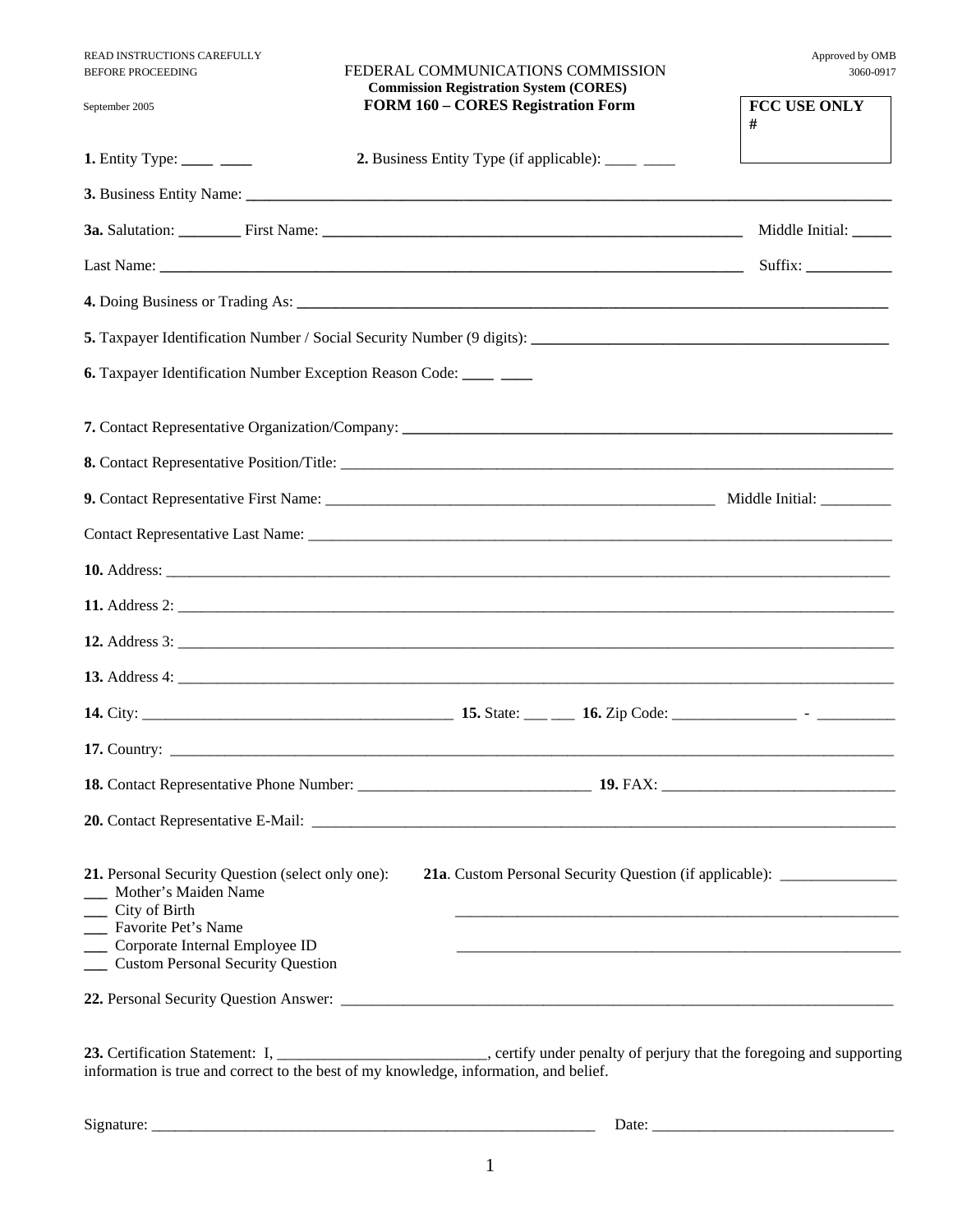# **ADVICE REFERENCE GUIDE HOW TO USE FCC FORM 160-(CORES) REGISTRATION FORM**

The FCC Form 160, *CORES Registration Form*, is a form that must be completed to obtain a FCC Registration Number (FRN). The FCC Registration Number will be assigned by the Commission Registration System (CORES) and is required for anyone doing business with the Commission (feeable and non-feeable). The information on this form is collected to ensure you receive any refunds due, to service public inquiries, and to comply with the Debt Collection Improvement Act of 1996.

*The FRN can be obtained electronically through the FCC webpage: www.fcc.gov/frnreg.* 

## **Instructions for Completing FCC Form 160**

**NOTE: All required blocks must be completed or it may result in a delay in processing or the return of your application. All blocks are required unless otherwise stated.** 

(1) **Enter the Entity Type from the codes below:** 

- 01 Individual 02 Private Sector
- 03 Federal 04 State
- 05 Local 06 Foreign

### (2) **Enter Business Entity Type (only respond if you selected** *02 - Private Sector* **in Number (1) above):**

| 01 - Corporation | 02 - University                   | 03 - Partnership                                      | 04 - LLC         |
|------------------|-----------------------------------|-------------------------------------------------------|------------------|
| 05 - Attorney    | $06$ - Joint Venture $07$ - Trust |                                                       | 08 - Association |
| 09 - Consortium  |                                   | 10 - Amateur Club 11 - Non-Profit/Exempt Organization |                  |

(3) **Business Entity Name (only applicable to businesses):** Enter the entity name or company used commercially.

(3)(a) **Entity Name (only applicable to individuals):** Enter the name of the individual registrant. Enter the first name and last name, as well as the salutation, middle initial, and suffix if necessary.

(4) **Doing Business As/Trading As (optional):** Enter Doing Business As or Trading As name. (Only if individual entity)

(5) **Taxpayer Identification Number / Social Security Number:** Enter the entity's nine-digit Taxpayer Identification Number (TIN). The Taxpayer Identification Number will either be an Employer Identification Number (EIN) or Social Security Number (SSN) of the payer as reported to the Internal Revenue Service. If you **do not** have a (TIN), complete Block 6.

#### (6) **Enter Taxpayer Identification Number exception reason code (if applicable; see (5) above):**

#### Code Reason Type Explanation

01 - *TIN Applied For*: Entity is currently applying for a TIN, but has not yet received one.

02 - *Entity is Foreign*: Entity is not required to have a TIN due to a foreign status under IRS rules.

03 - *Entity is Petitioner*: Entity has contact with the FCC only as a petitioner.

04 - *Exempt Activities*: Entity is exempt under Internal Revenue Service (IRS) rules from obtaining a TIN.

05 - *Amateur Club*: Entity is a non-profit amateur radio club. (only applicable to businesses)

 06 - *Tribal government or entity***:** Entity is a tribal government or similar organization within the U.S. (only applicable to businesses)

(7) **Contact Representative Organization/Company (optional):** Enter the name of the contact representative organization or company. A contact representative is the individual who will be contacted with any business concerning this FRN.

(8) **Contact Representative Position/Title (only applicable to businesses):** Enter the contact representative title.

(9) **Contact Representative Name:** Enter the name of the contact representative. Enter the first name, middle initial and last name.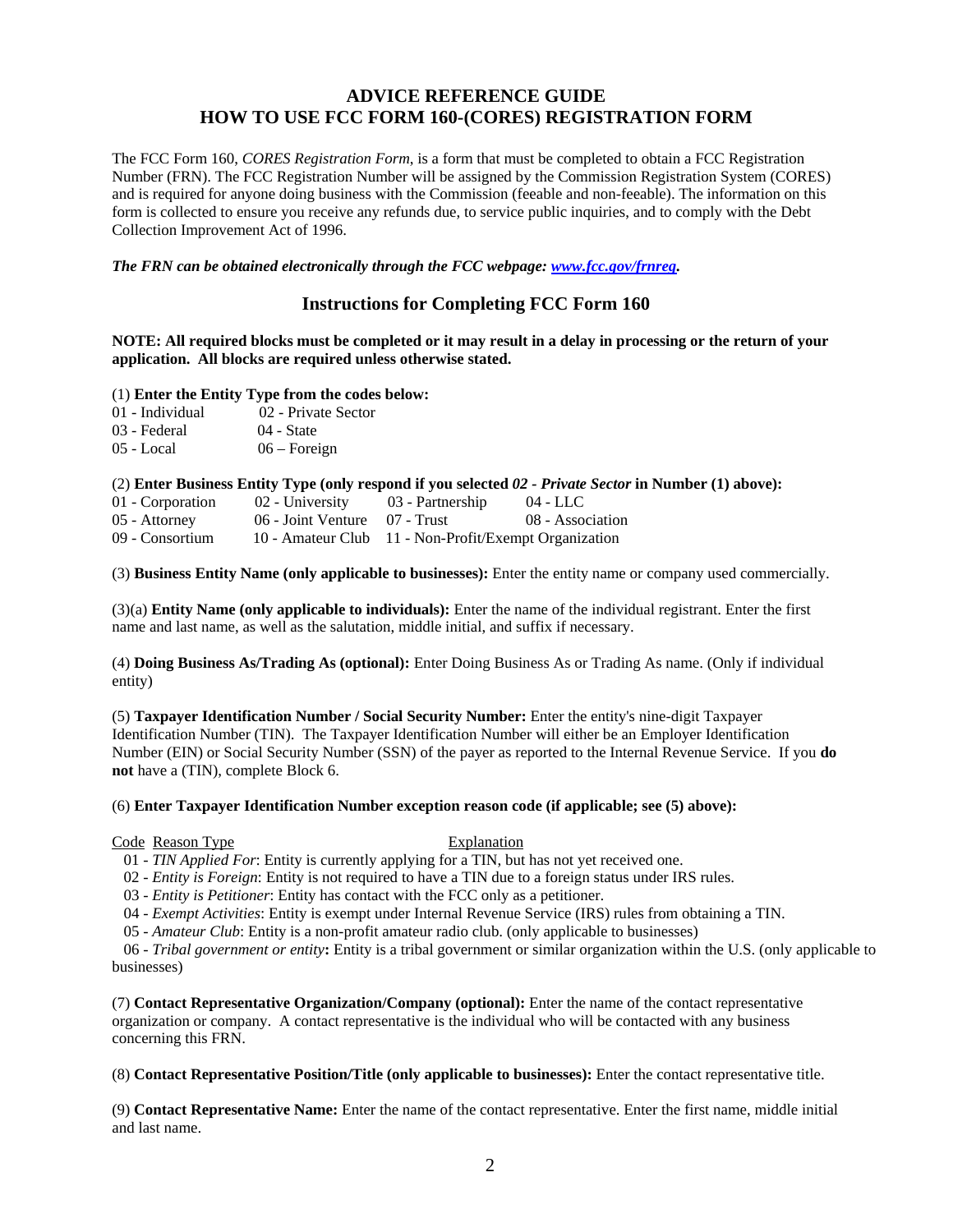(10) **Address:** The street address to which correspondence should be sent.

(11) **Address 2 (optional):** This line may be used if further identification of the address is required.

(12) **Address 3 (optional):** This line may be used, if necessary, for an address outside the United States of America.

(13) **Address 4 (optional):** This line may be used, if necessary, for an address outside the United States of America.

(14) **City:** The name of the city associated with the street address given in (10).

(15) **State (Domestic Addresses only):** If the contact representative has a United States mailing address enter the appropriate two-digit state abbreviation as prescribed by the U.S. Post Office. If the contact representative has a mailing address outside the United States, leave this section blank.

(16) **ZIP Code (Domestic Addresses only):** Enter the appropriate five or nine-digit ZIP code prescribed by the U.S. Post Office. If address is foreign, enter the appropriate ZIP (postal) code. (Domestic address only)

(17) **Country (International Addresses only):** If the contact representative has a mailing address outside the United States, enter the appropriate country.

(18) **Contact Representative Daytime Telephone Number (optional for individuals):** Enter the contact representative's ten-digit daytime telephone number, including area code. For foreign telephone numbers include the appropriate country dialing access code, as if you were calling from the United States. This daytime number should be the number where you can be reached during normal business hours.

(19) **Contact Representative Fax Number** (**optional):** Enter the contact representative's ten-digit fax number, including area code. For foreign fax numbers include the appropriate country dialing access code, as if you were calling from the United States.

(20) **Contact Representative E-mail Address** (**optional):** Enter the contact representative's e-mail address.

(21) **Personal Security Question:** Select your Personal Security Question. In the event that you forget your CORES password, your Personal Security Question and answer will be used to verify your identity. If you are not satisfied with any of the Personal Security Questions on the list, select Custom Personal Security Question and provide us with your own question in 21a.

(21)(a) **Custom Personal Security Question:** If you selected Custom Personal Security Question in (21), provide your own Personal Security Question here. (Maximum 100 characters, including spaces)

(22) **Personal Security Question Answer:** Provide the answer to the Personal Security Question you had previously specified in (21). (Maximum 60 characters, including spaces)

(23) **Certification Statement:** Read the certification statement and provide your signature if you agree to the stated claim.

**Send completed forms to:**  FCC Attention: CORES Administrator Room: 2-A629 445 12th St, SW Washington, DC 20554

## **NOTICE TO INDIVIDUALS REQUIRED BY THE PRIVACY ACT OF 1974 AND THE PAPERWORK REDUCTION ACT OF 1995**

The solicitation of the personal information requested in this form is authorized by the Communications Act, Sections 8 & 9, and the Debt Collection Improvement Act of 1996. P.L. 104-134. This form will be used primarily to capture information to maintain required accounts receivable, and collect fines and debts due the Commission. As part of the Debt Collection Improvement Act, agencies are authorized to refer specific Taxpayers Identification information which includes Employers Identification Numbers and Social Security